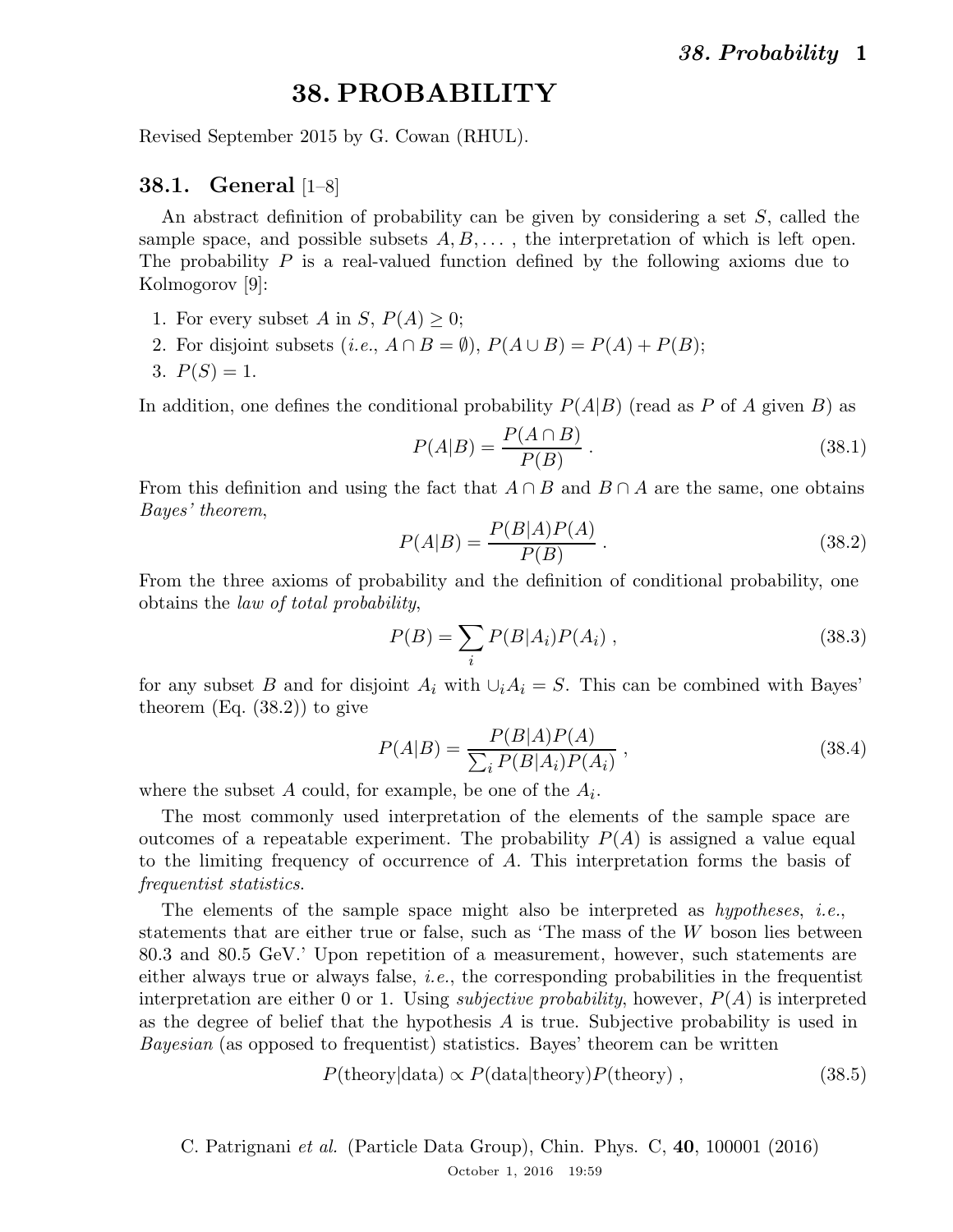where 'theory' represents some hypothesis and 'data' is the outcome of the experiment. Here  $P(\text{theory})$  is the *prior* probability for the theory, which reflects the experimenter's degree of belief before carrying out the measurement, and  $P(\text{data}|\text{theory})$  is the probability to have gotten the data actually obtained, given the theory, which is also called the likelihood.

Bayesian statistics provides no fundamental rule for obtaining the prior probability, which may depend on previous measurements, theoretical prejudices, *etc*. Once this has been specified, however, Eq. (38.5) tells how the probability for the theory must be modified in the light of the new data to give the posterior probability, P(theory|data). As Eq. (38.5) is stated as a proportionality, the probability must be normalized by summing (or integrating) over all possible hypotheses.

#### 38.2. Random variables

A random variable is a numerical characteristic assigned to an element of the sample space. In the frequency interpretation of probability, it corresponds to an outcome of a repeatable experiment. Let x be a possible outcome of an observation. If x can take on any value from a continuous range, we write  $f(x; \theta)dx$  as the probability that the measurement's outcome lies between x and  $x + dx$ . The function  $f(x; \theta)$  is called the probability density function (p.d.f.), which may depend on one or more parameters  $\theta$ . If x can take on only discrete values (e.g., the non-negative integers), then we use  $f(x; \theta)$  to denote the probability to find the value x. In the following the term p.d.f. is often taken to cover both the continuous and discrete cases, although technically the term density should only be used in the continuous case.

The p.d.f. is always normalized to unity. Both x and  $\theta$  may have multiple components and are then often written as vectors. If  $\theta$  is unknown, we may wish to estimate its value from a given set of measurements of x; this is a central topic of *statistics* (see Sec. 39).

The cumulative distribution function  $F(a)$  is the probability that  $x \leq a$ :

$$
F(a) = \int_{-\infty}^{a} f(x) dx . \qquad (38.6)
$$

Here and below, if x is discrete-valued, the integral is replaced by a sum. The endpoint  $a$ is expressly included in the integral or sum. Then  $0 \leq F(x) \leq 1$ ,  $F(x)$  is nondecreasing, and  $P(a < x < b) = F(b) - F(a)$ . If x is discrete,  $F(x)$  is flat except at allowed values of x, where it has discontinuous jumps equal to  $f(x)$ .

Any function of random variables is itself a random variable, with (in general) a different p.d.f. The *expectation value* of any function  $u(x)$  is

$$
E[u(x)] = \int_{-\infty}^{\infty} u(x) f(x) dx , \qquad (38.7)
$$

assuming the integral is finite. The expectation value is linear, *i.e.*, for any two functions u and v of x and constants  $c_1$  and  $c_2$ ,  $E[c_1u + c_2v] = c_1E[u] + c_2E[v]$ .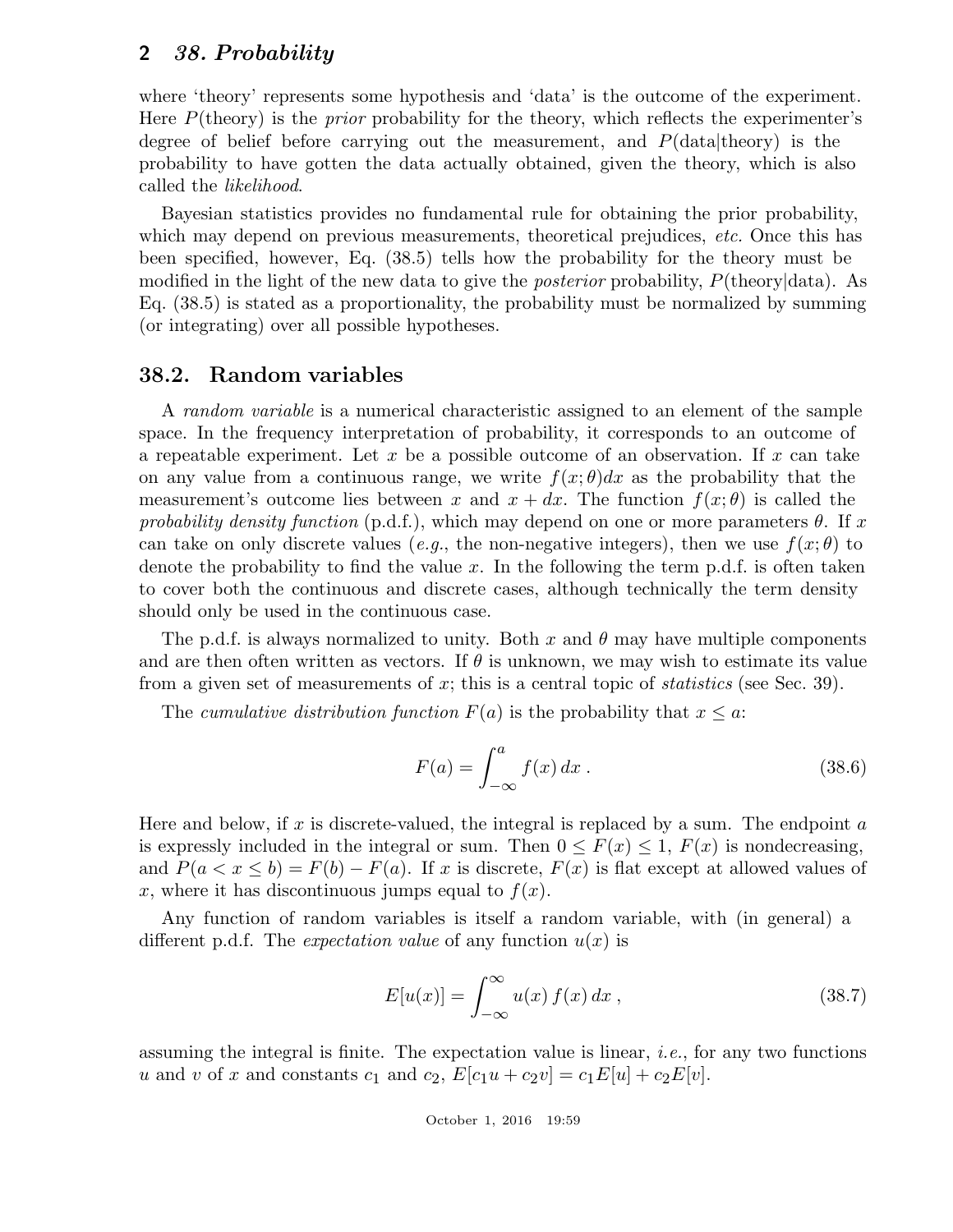The  $n^{th}$  moment of a random variable x is

$$
\alpha_n \equiv E[x^n] = \int_{-\infty}^{\infty} x^n f(x) \, dx \,, \tag{38.8a}
$$

and the  $n^{th}$  central moment of x (or moment about the mean,  $\alpha_1$ ) is

$$
m_n \equiv E[(x - \alpha_1)^n] = \int_{-\infty}^{\infty} (x - \alpha_1)^n f(x) \, dx \,. \tag{38.8b}
$$

The most commonly used moments are the mean  $\mu$  and variance  $\sigma^2$ :

$$
\mu \equiv \alpha_1 \; , \tag{38.9a}
$$

$$
\sigma^2 \equiv V[x] \equiv m_2 = \alpha_2 - \mu^2. \qquad (38.9b)
$$

The mean is the location of the "center of mass" of the p.d.f., and the variance is a measure of the square of its width. Note that  $V [cx + k] = c^2 V[x]$ . It is often convenient to use the *standard deviation* of x,  $\sigma$ , defined as the square root of the variance.

Any odd moment about the mean is a measure of the skewness of the p.d.f. The simplest of these is the dimensionless coefficient of skewness  $\gamma_1 = m_3/\sigma^3$ .

The fourth central moment  $m_4$  provides a convenient measure of the tails of a distribution. For the Gaussian distribution (see Sec. 38.4), one has  $m_4 = 3\sigma^4$ . The kurtosis is defined as  $\gamma_2 = m_4/\sigma^4 - 3$ , *i.e.*, it is zero for a Gaussian, positive for a leptokurtic distribution with longer tails, and negative for a platykurtic distribution with tails that die off more quickly than those of a Gaussian.

The quantile  $x_{\alpha}$  is the value of the random variable x at which the cumulative distribution is equal to  $\alpha$ . That is, the quantile is the inverse of the cumulative distribution function, *i.e.*,  $x_{\alpha} = F^{-1}(\alpha)$ . An important special case is the *median*,  $x_{\text{med}}$ , defined by  $F(x_{\text{med}}) = 1/2$ , *i.e.*, half the probability lies above and half lies below  $x_{\text{med}}$ . (More rigorously,  $x_{\text{med}}$  is a median if  $P(x \ge x_{\text{med}}) \ge 1/2$  and  $P(x \le x_{\text{med}}) \ge 1/2$ . If only one value exists, it is called 'the median.')

Under a monotonic change of variable  $x \to y(x)$ , the quantiles of a distribution (and hence also the median) obey  $y_{\alpha} = y(x_{\alpha})$ . In general the expectation value and mode (most probable value) of a distribution do not, however, transform in this way.

Let x and y be two random variables with a joint p.d.f.  $f(x, y)$ . The marginal p.d.f. of x (the distribution of x with y unobserved) is

$$
f_1(x) = \int_{-\infty}^{\infty} f(x, y) dy,
$$
\n(38.10)

and similarly for the marginal p.d.f.  $f_2(y)$ . The *conditional* p.d.f. of y given fixed x (with  $f_1(x) \neq 0$ ) is defined by  $f_3(y|x) = f(x, y)/f_1(x)$ , and similarly  $f_4(x|y) = f(x, y)/f_2(y)$ . From these, we immediately obtain Bayes' theorem (see Eqs. (38.2) and (38.4)),

$$
f_4(x|y) = \frac{f_3(y|x)f_1(x)}{f_2(y)} = \frac{f_3(y|x)f_1(x)}{\int f_3(y|x')f_1(x') dx'}.
$$
 (38.11)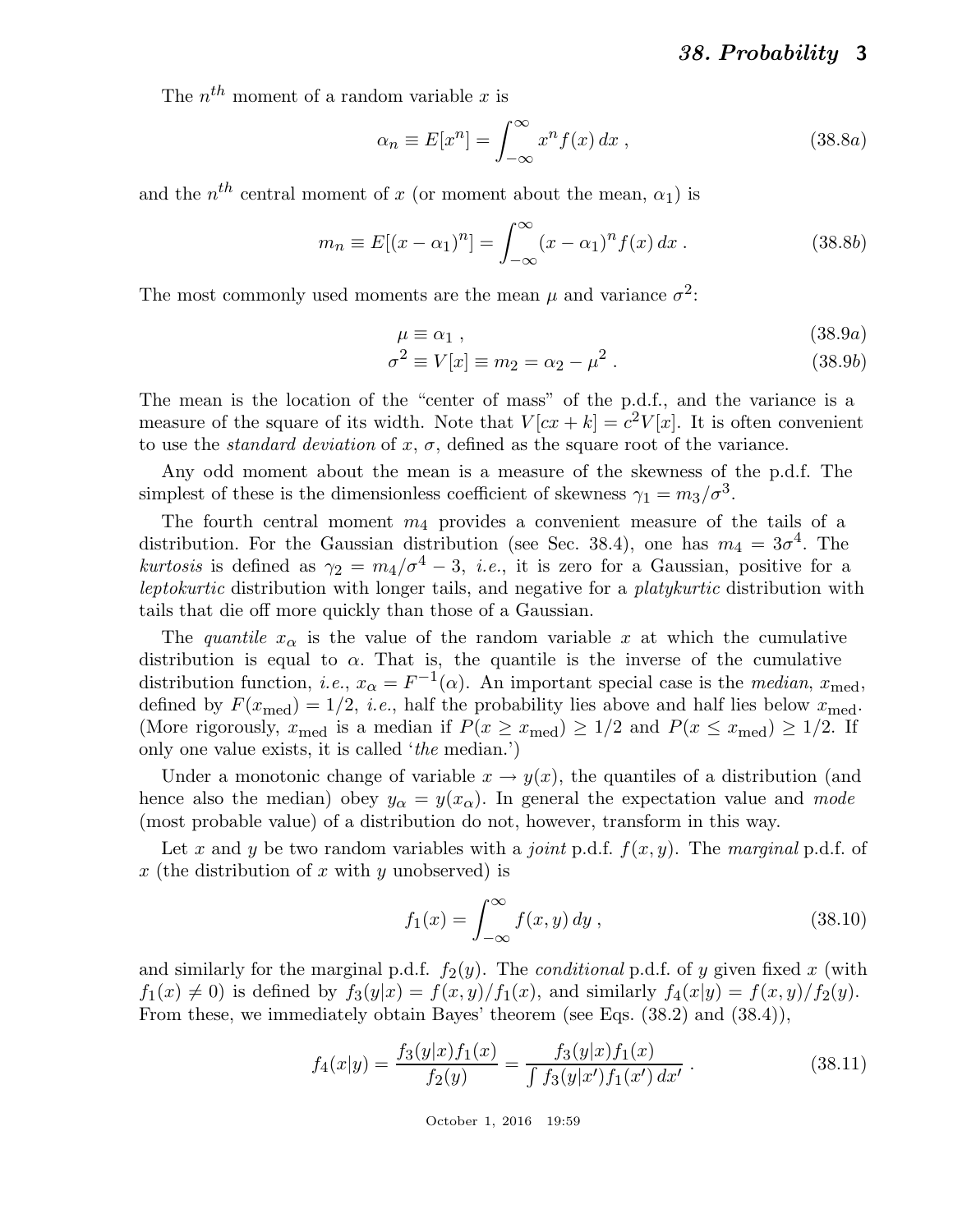The mean of  $x$  is

$$
\mu_x = \int_{-\infty}^{\infty} \int_{-\infty}^{\infty} x f(x, y) dx dy = \int_{-\infty}^{\infty} x f_1(x) dx , \qquad (38.12)
$$

and similarly for  $y$ . The *covariance* of  $x$  and  $y$  is

$$
cov[x, y] = E[(x - \mu_x)(y - \mu_y)] = E[xy] - \mu_x \mu_y.
$$
 (38.13)

A dimensionless measure of the covariance of x and y is given by the *correlation* coefficient,

$$
\rho_{xy} = \text{cov}[x, y] / \sigma_x \sigma_y , \qquad (38.14)
$$

where  $\sigma_x$  and  $\sigma_y$  are the standard deviations of x and y. It can be shown that  $-1 \leq \rho_{xy} \leq 1.$ 

Two random variables x and y are *independent* if and only if

$$
f(x,y) = f_1(x)f_2(y) . \t\t(38.15)
$$

If x and y are independent, then  $\rho_{xy} = 0$ ; the converse is not necessarily true. If x and y are independent,  $E[u(x)v(y)] = E[u(x)]E[v(y)]$ , and  $V[x + y] = V[x] + V[y]$ ; otherwise,  $V[x + y] = V[x] + V[y] + 2\text{cov}[x, y]$ , and  $E[w]$  does not necessarily factorize.

Consider a set of *n* continuous random variables  $x = (x_1, \ldots, x_n)$  with joint p.d.f.  $f(x)$ , and a set of n new variables  $y = (y_1, \ldots, y_n)$ , related to x by means of a function  $y(x)$  that is one-to-one, *i.e.*, the inverse  $x(y)$  exists. The joint p.d.f. for y is given by

$$
g(\mathbf{y}) = f(\mathbf{x}(\mathbf{y}))|J| \quad , \tag{38.16}
$$

where |J| is the absolute value of the determinant of the square matrix  $J_{ij} = \partial x_i / \partial y_j$ (the Jacobian determinant). If the transformation from  $x$  to  $y$  is not one-to-one, the x-space must be broken into regions where the function  $y(x)$  can be inverted, and the contributions to  $g(y)$  from each region summed.

Given a set of functions  $y = (y_1, \ldots, y_m)$  with  $m < n$ , one can construct  $n - m$ additional independent functions, apply the procedure above, then integrate the resulting  $g(\mathbf{y})$  over the unwanted  $y_i$  to find the marginal distribution of those of interest.

For a one-to-one transformation of discrete random variables, the probability is obtained by simple substitution; no Jacobian is necessary because in this case  $f$  is a probability rather than a probability density. If the transformation is not one-to-one, then one must sum the probabilities for all values of the original variable that contribute to a given value of the transformed variable. If f depends on a set of parameters  $\theta$ , a change to a different parameter set  $\eta(\theta)$  is made by simple substitution; no Jacobian is used.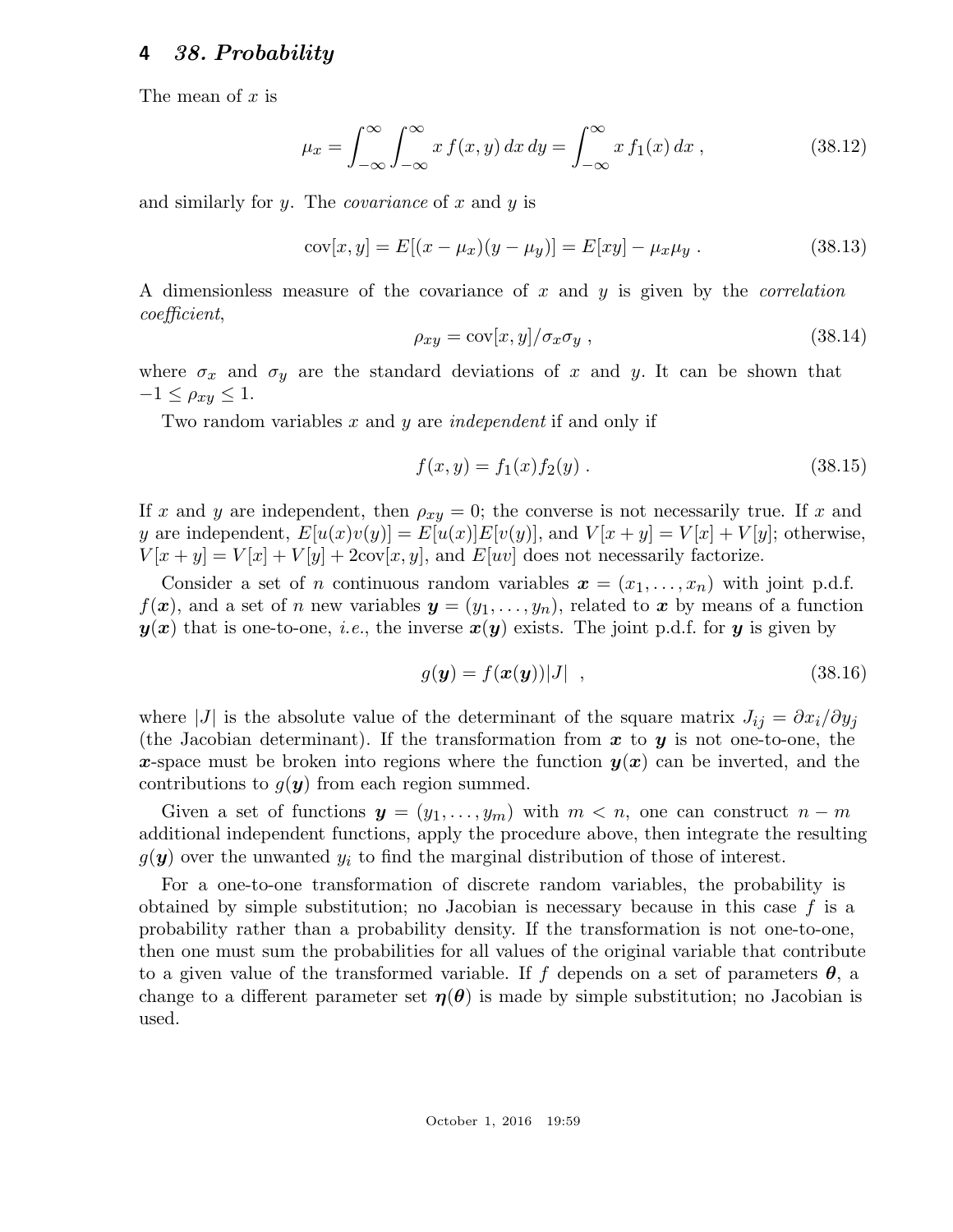### 38.3. Characteristic functions

The characteristic function  $\phi(u)$  associated with the p.d.f.  $f(x)$  is essentially its Fourier transform, or the expectation value of  $e^{iux}$ :

$$
\phi(u) = E\left[e^{iux}\right] = \int_{-\infty}^{\infty} e^{iux} f(x) dx . \qquad (38.17)
$$

Once  $\phi(u)$  is specified, the p.d.f.  $f(x)$  is uniquely determined and vice versa; knowing one is equivalent to the other. Characteristic functions are useful in deriving a number of important results about moments and sums of random variables.

It follows from Eqs. (38.8a) and (38.17) that the  $n^{th}$  moment of a random variable x that follows  $f(x)$  is given by

$$
i^{-n} \left. \frac{d^n \phi}{du^n} \right|_{u=0} = \int_{-\infty}^{\infty} x^n f(x) \, dx = \alpha_n \,. \tag{38.18}
$$

Thus it is often easy to calculate all the moments of a distribution defined by  $\phi(u)$ , even when  $f(x)$  cannot be written down explicitly.

If the p.d.f.s  $f_1(x)$  and  $f_2(y)$  for independent random variables x and y have characteristic functions  $\phi_1(u)$  and  $\phi_2(u)$ , then the characteristic function of the weighted sum  $ax + by$  is  $\phi_1(au)\phi_2(bu)$ . The rules of addition for several important distributions (e.g., that the sum of two Gaussian distributed variables also follows a Gaussian distribution) easily follow from this observation.

Let the (partial) characteristic function corresponding to the conditional p.d.f.  $f_2(x|z)$ be  $\phi_2(u|z)$ , and the p.d.f. of z be  $f_1(z)$ . The characteristic function after integration over the conditional value is

$$
\phi(u) = \int \phi_2(u|z) f_1(z) \, dz \,. \tag{38.19}
$$

Suppose we can write  $\phi_2$  in the form

$$
\phi_2(u|z) = A(u)e^{ig(u)z} . \tag{38.20}
$$

Then

$$
\phi(u) = A(u)\phi_1(g(u)) . \tag{38.21}
$$

The cumulants (semi-invariants)  $\kappa_n$  of a distribution with characteristic function  $\phi(u)$ are defined by the relation

$$
\phi(u) = \exp\left[\sum_{n=1}^{\infty} \frac{\kappa_n}{n!} (iu)^n\right] = \exp\left(i\kappa_1 u - \frac{1}{2}\kappa_2 u^2 + \ldots\right) . \tag{38.22}
$$

The values  $\kappa_n$  are related to the moments  $\alpha_n$  and  $m_n$ . The first few relations are

$$
\kappa_1 = \alpha_1 \ (= \mu, \text{ the mean})
$$
  
\n
$$
\kappa_2 = m_2 = \alpha_2 - \alpha_1^2 \ (= \sigma^2, \text{ the variance})
$$
  
\n
$$
\kappa_3 = m_3 = \alpha_3 - 3\alpha_1\alpha_2 + 2\alpha_1^3.
$$
\n(38.23)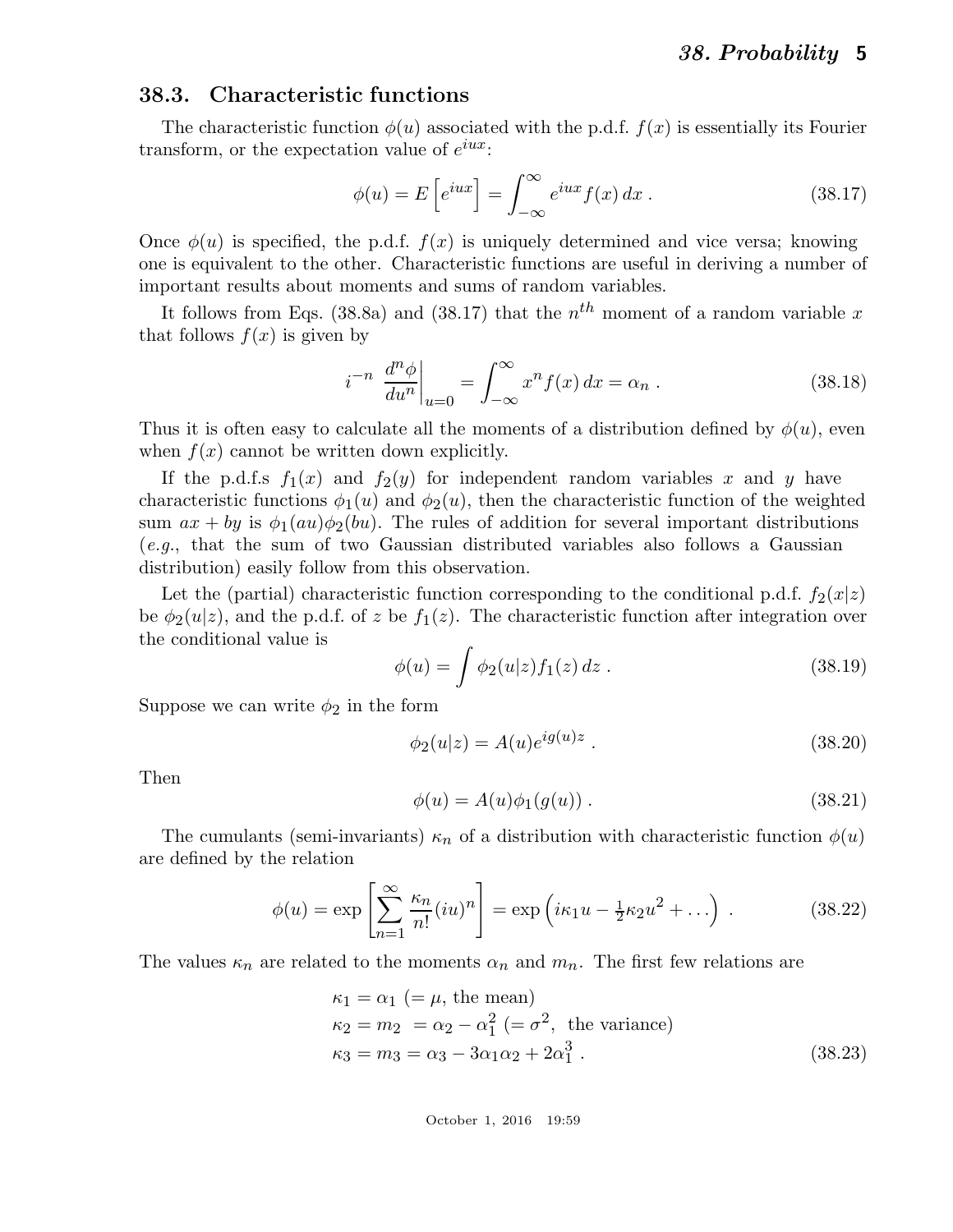# 38.4. Commonly used probability distributions

Table 38.1 gives a number of common probability density functions and corresponding characteristic functions, means, and variances. Further information may be found in Refs. [1– 8], [10], and [11], which has particularly detailed tables. Monte Carlo techniques for generating each of them may be found in our Sec. 40.4 and in Ref. [10]. We comment below on all except the trivial uniform distribution.

## 38.4.1. Binomial and multinomial distributions :

A random process with exactly two possible outcomes which occur with fixed probabilities is called a Bernoulli process. If the probability of obtaining a certain outcome (a "success") in an individual trial is  $p$ , then the probability of obtaining exactly r successes  $(r = 0, 1, 2, \ldots, N)$  in N independent trials, without regard to the order of the successes and failures, is given by the binomial distribution  $f(r; N, p)$  in Table 38.1. If r and s are binomially distributed with parameters  $(N_r, p)$  and  $(N_s, p)$ , then  $t = r + s$ follows a binomial distribution with parameters  $(N_r + N_s, p)$ .

If there are are m possible outcomes for each trial having probabilities  $p_1, p_2, \ldots, p_m$ , then the joint probability to find  $r_1, r_2, \ldots, r_m$  of each outcome after a total of N independent trials is given by the multinomial distribution as shown in Table 38.1. We can regard outcome  $i$  as "success" and all the rest as "failure", so individually, any of the  $r_i$  follow a binomial distribution for N trials and a success probability  $p_i$ .

# 38.4.2. Poisson distribution :

The Poisson distribution  $f(n; \nu)$  gives the probability of finding exactly n events in a given interval of  $x$  (e.g., space or time) when the events occur independently of one another and of x at an average rate of  $\nu$  per the given interval. The variance  $\sigma^2$  equals  $\nu$ . It is the limiting case  $p \to 0$ ,  $N \to \infty$ ,  $Np = \nu$  of the binomial distribution. The Poisson distribution approaches the Gaussian distribution for large  $\nu$ .

For example, a large number of radioactive nuclei of a given type will result in a certain number of decays in a fixed time interval. If this interval is small compared to the mean lifetime, then the probability for a given nucleus to decay is small, and thus the number of decays in the time interval is well modeled as a Poisson variable.

## 38.4.3. Normal or Gaussian distribution :

The normal (or Gaussian) probability density function  $f(x; \mu, \sigma^2)$  given in Table 38.1 has mean  $E[x] = \mu$  and variance  $V[x] = \sigma^2$ . Comparison of the characteristic function  $\phi(u)$  given in Table 38.1 with Eq. (38.22) shows that all cumulants  $\kappa_n$  beyond  $\kappa_2$  vanish; this is a unique property of the Gaussian distribution. Some other properties are:

 $P(x \text{ in range } \mu \pm \sigma) = 0.6827,$ 

 $P(x \text{ in range } \mu \pm 0.6745\sigma) = 0.5$ 

 $E[|x - \mu|] = \sqrt{2/\pi} \sigma = 0.7979\sigma,$ 

half-width at half maximum =  $\sqrt{2 \ln 2} \sigma = 1.177 \sigma$ .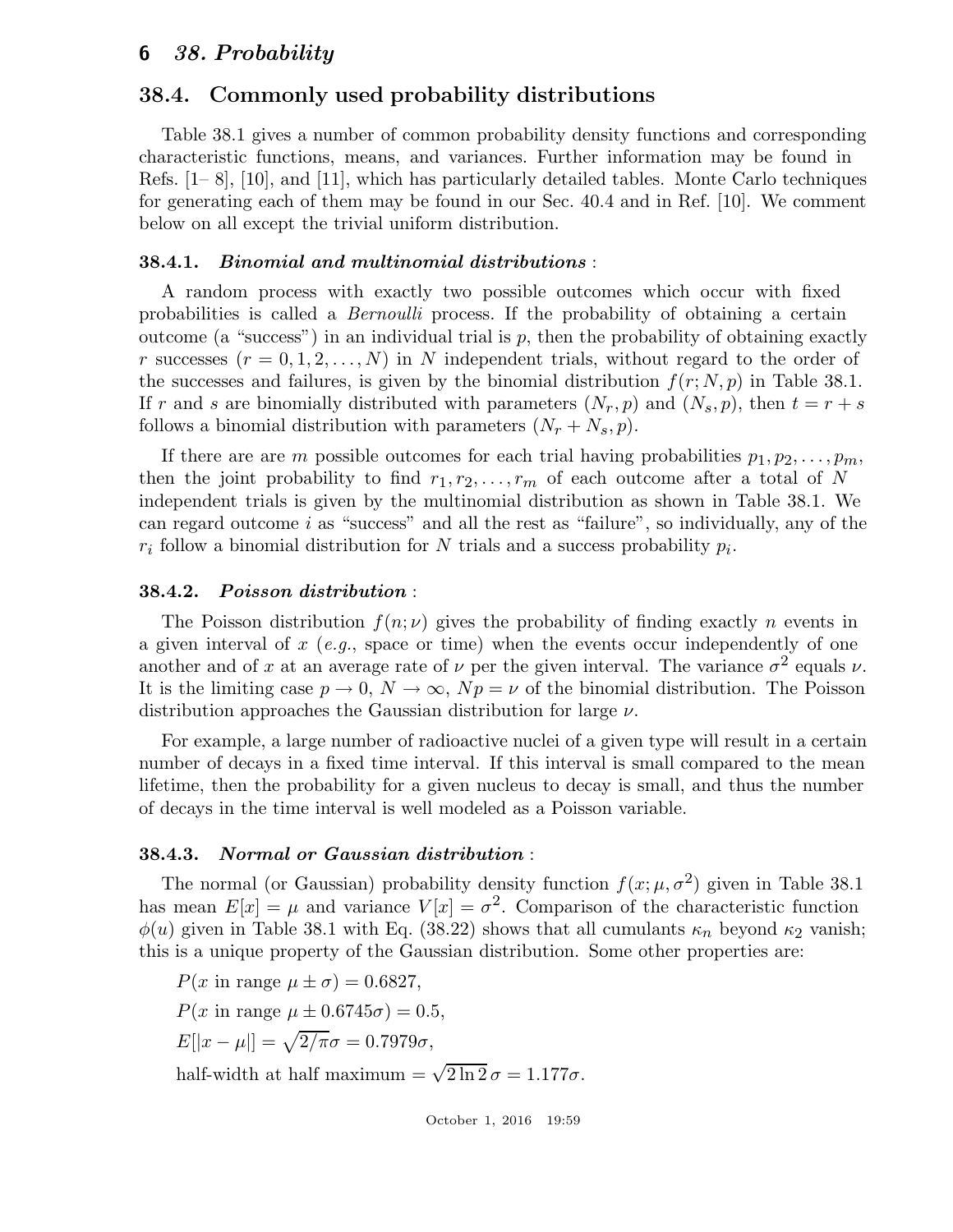For a Gaussian with  $\mu = 0$  and  $\sigma^2 = 1$  (the *standard normal*) the cumulative distribution, often written  $\Phi(x)$ , is related to the error function erf by

$$
F(x; 0, 1) \equiv \Phi(x) = \frac{1}{2} \left[ 1 + \text{erf}(x/\sqrt{2}) \right] \,. \tag{38.24}
$$

The error function and standard Gaussian are tabulated in many references  $(e.g.,)$ Ref. [11,12]) and are available in software packages such as ROOT [13]. For a mean  $\mu$ and variance  $\sigma^2$ , replace x by  $(x - \mu)/\sigma$ . The probability of x in a given range can be calculated with Eq. (39.65).

For x and y independent and normally distributed,  $z = ax + by$  follows a normal p.d.f.  $f(z; a\mu_x + b\mu_y, a^2\sigma_x^2 + b^2\sigma_y^2)$ ; that is, the weighted means and variances add.

The Gaussian derives its importance in large part from the *central limit theorem*:

If independent random variables  $x_1, \ldots, x_n$  are distributed according to any p.d.f. with finite mean and variance, then the sum  $y = \sum_{i=1}^{n} x_i$  will have a p.d.f. that approaches a Gaussian for large n. If the p.d.f.s of the  $x_i$  are not identical, the theorem still holds under somewhat more restrictive conditions. The mean and variance are given by the sums of corresponding terms from the individual  $x_i$ . Therefore, the sum of a large number of fluctuations  $x_i$  will be distributed as a Gaussian, even if the  $x_i$  themselves are not.

For a set of n Gaussian random variables x with means  $\mu$  and covariances  $V_{ij} = \text{cov}[x_i, x_j]$ , the p.d.f. for the one-dimensional Gaussian is generalized to

$$
f(\mathbf{x}; \boldsymbol{\mu}, V) = \frac{1}{(2\pi)^{n/2} \sqrt{|V|}} \exp\left[-\frac{1}{2}(\mathbf{x} - \boldsymbol{\mu})^T V^{-1}(\mathbf{x} - \boldsymbol{\mu})\right] , \qquad (38.25)
$$

where the determinant |V| must be greater than 0. For diagonal V (independent variables),  $f(\mathbf{x}; \boldsymbol{\mu}, V)$  is the product of the p.d.f.s of n Gaussian distributions.

For  $n = 2$ ,  $f(\mathbf{x}; \boldsymbol{\mu}, V)$  is

$$
f(x_1, x_2; \mu_1, \mu_2, \sigma_1, \sigma_2, \rho) = \frac{1}{2\pi\sigma_1\sigma_2\sqrt{1-\rho^2}}
$$

$$
\times \exp\left\{\frac{-1}{2(1-\rho^2)}\left[\frac{(x_1-\mu_1)^2}{\sigma_1^2} - \frac{2\rho(x_1-\mu_1)(x_2-\mu_2)}{\sigma_1\sigma_2} + \frac{(x_2-\mu_2)^2}{\sigma_2^2}\right]\right\}.
$$
 (38.26)

The characteristic function for the multivariate Gaussian is

$$
\phi(\mathbf{u}; \boldsymbol{\mu}, V) = \exp\left[i\mathbf{\mu} \cdot \mathbf{u} - \frac{1}{2}\mathbf{u}^T V \mathbf{u}\right].
$$
 (38.27)

If the components of  $x$  are independent, then Eq. (38.27) is the product of the characteristic functions of n Gaussians.

For an *n*-dimensional Gaussian distribution for x with mean  $\mu$  and covariance matrix V, the marginal distribution for any single  $x_i$  is is a one-dimensional Gaussian with mean  $\mu_i$  and variance  $V_{ii}$ . The equation  $(\mathbf{x} - \mathbf{a})^T V^{-1}(\mathbf{x} - \mathbf{a}) = C$ , where C is any positive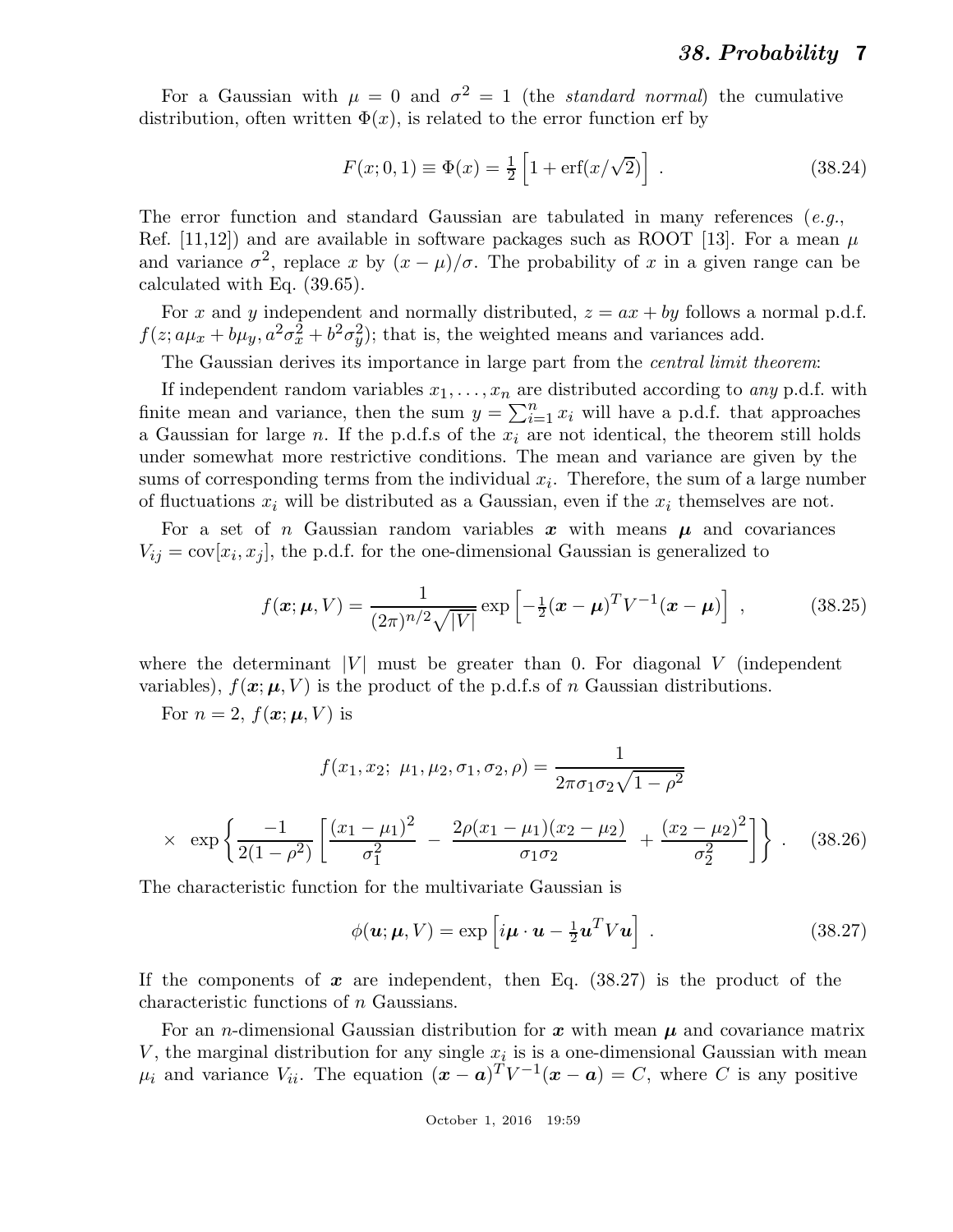number, defines an *n*-dimensional ellipse centered about  $a$ . If  $a$  is equal to the mean  $\mu$ , then C is a random variable obeying the  $\chi^2$  distribution for n degrees of freedom, which is discussed in the following section. The probability that  $x$  lies outside the ellipsoid for a given value of C is given by  $1 - F_{\chi^2}(C; n)$ , where  $F_{\chi^2}$  is the cumulative  $\chi^2$ distribution. This may be read from Fig. 39.1. For example, the "s-standard-deviation" ellipsoid" occurs at  $C = s^2$ . For the two-variable case  $(n = 2)$ , the point x lies outside the one-standard-deviation ellipsoid with 61% probability. The use of these ellipsoids as indicators of probable error is described in Sec. 39.4.2.2; the validity of those indicators assumes that  $\mu$  and V are correct.

## 38.4.4. Log-normal distribution :

If a random variable y follows a Gaussian distribution with mean  $\mu$  and variance  $\sigma^2$ , then  $x = e^y$  follows a log-normal distribution, as given in Table 38.1. As a consequence of the central limit theorem described in Sec. 38.4.3, the distribution of the product of a large number of positive random variables approaches a log-normal. It is bounded below by zero and is thus well suited for modeling quantities that are intrinsically non-negative such as an efficiency. One can implement a log-normal model for a random variable  $x$  by defining  $y = \ln x$  so that y follows a Gaussian distribution.

# 38.4.5.  $\chi^2$  distribution :

If  $x_1, \ldots, x_n$  are independent Gaussian random variables, the sum  $z = \sum_{i=1}^n (x_i - z_i)$  $(\mu_i)^2/\sigma_i^2$  follows the  $\chi^2$  p.d.f. with n degrees of freedom, which we denote by  $\overline{\chi^2}(n)$ . More generally, for n correlated Gaussian variables as components of a vector  $X$  with covariance matrix  $V, z = \mathbf{X}^T V^{-1} \mathbf{X}$  follows  $\chi^2(n)$  as in the previous section. For a set of  $z_i$ , each of which follows  $\chi^2(n_i)$ ,  $\sum z_i$  follows  $\chi^2(\sum n_i)$ . For large n, the  $\chi^2$  p.d.f. approaches a Gaussian with a mean and variance given by  $\mu = n$  and  $\sigma^2 = 2n$ , respectively (here the formulae for  $\mu$  and  $\sigma^2$  are valid for all n).

The  $\chi^2$  p.d.f. is often used in evaluating the level of compatibility between observed data and a hypothesis for the p.d.f. that the data might follow. This is discussed further in Sec. 39.3.2 on significance tests.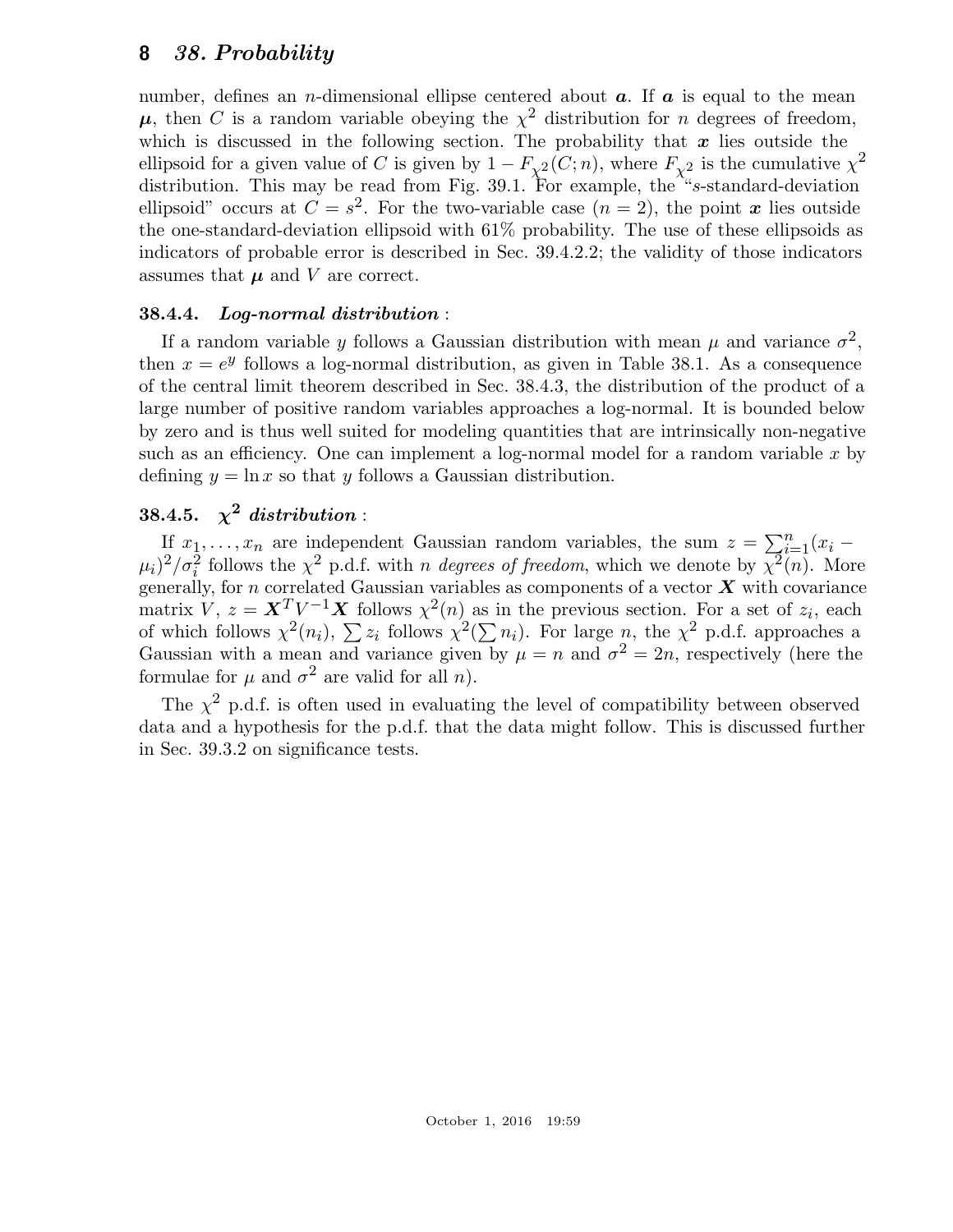Table 38.1. Some common probability density functions, with corresponding characteristic functions and means and variances. In the Table,  $\Gamma(k)$  is the gamma function, equal to  $(k-1)!$  when k is an integer;  $_1F_1$  is the confluent hypergeometric function of the 1st kind [11].

|                            | Probability density function                                                                                                                                                                                                                                                                                | Characteristic                                                                                                                                      |             |                                                                                    |
|----------------------------|-------------------------------------------------------------------------------------------------------------------------------------------------------------------------------------------------------------------------------------------------------------------------------------------------------------|-----------------------------------------------------------------------------------------------------------------------------------------------------|-------------|------------------------------------------------------------------------------------|
| Distribution               | $f$ (variable; parameters)                                                                                                                                                                                                                                                                                  | function $\phi(u)$                                                                                                                                  | Mean        | Variance                                                                           |
| Uniform                    | $f(x;a,b) = \begin{cases} 1/(b-a) & a \leq x \leq b \\ 0 & \text{otherwise} \end{cases}$                                                                                                                                                                                                                    | $e^{ibu} - e^{iau}$<br>$(b-a)iu$                                                                                                                    |             | $\frac{a+b}{2} \qquad \frac{(b-a)^2}{12}$                                          |
| Binomial                   | $f(r; N, p) = \frac{N!}{r!(N-r)!} p^r q^{N-r}$<br>$r = 0, 1, 2, \ldots, N; \quad 0 \leq p \leq 1; \quad q = 1 - p$                                                                                                                                                                                          | $(q + pe^{iu})^N$                                                                                                                                   | Np          | Npq                                                                                |
|                            | Multinomial $f(r_1,,r_m; N, p_1,,p_m) = \frac{N!}{r_1! \cdots r_m!} p_1^{r_1} \cdots p_m^{r_m}$ $\left(\sum_{k=1}^m p_k e^{iu_k}\right)^N \frac{E[r_i]}{N p_i} = \frac{\text{cov}[r_i, r_j]}{N p_i (\delta_{ij} - p_j)}$<br>$r_k = 0, 1, 2, \ldots, N; \quad 0 \leq p_k \leq 1; \quad \sum_{k=1}^m r_k = N$ |                                                                                                                                                     |             |                                                                                    |
| Poisson                    | $f(n; \nu) = \frac{\nu^n e^{-\nu}}{n!}$ ; $n = 0, 1, 2, $ ; $\nu > 0$                                                                                                                                                                                                                                       | $\exp[\nu(e^{iu}-1)]$                                                                                                                               | $\nu$       | $\nu$                                                                              |
| Normal<br>(Gaussian)       | $f(x; \mu, \sigma^2) = \frac{1}{\sigma \sqrt{2\pi}} \exp(-(x-\mu)^2/2\sigma^2)$<br>$-\infty < x < \infty$ ; $-\infty < \mu < \infty$ ; $\sigma > 0$                                                                                                                                                         | $\exp(i\mu u - \frac{1}{2}\sigma^2 u^2)$                                                                                                            | $\mu$       | $\sigma^2$                                                                         |
| Multivariate<br>Gaussian   | $f(\bm{x}; \bm{\mu}, V) = \frac{1}{(2\pi)^{n/2} \sqrt{ V }}$<br>$\times \exp\left[-\frac{1}{2}(\boldsymbol{x}-\boldsymbol{\mu})^T V^{-1}(\boldsymbol{x}-\boldsymbol{\mu})\right]$<br>$-\infty < x_j < \infty$ ; $-\infty < \mu_j < \infty$ ;  V  > 0                                                        | $\exp[i\mu \cdot \boldsymbol{u} - \frac{1}{2} \boldsymbol{u}^T V \boldsymbol{u}]$                                                                   | $\mu$       | $V_{jk}$                                                                           |
| Log-normal                 | $f(x; \mu, \sigma^2) = \frac{1}{\sigma \sqrt{2\pi}} \frac{1}{x} \exp(-(\ln x - \mu)^2/2\sigma^2)$<br>$0 < x < \infty$ ; $-\infty < \mu < \infty$ ; $\sigma > 0$                                                                                                                                             |                                                                                                                                                     |             | $\exp(\mu + \sigma^2/2) \exp(2\mu + \sigma^2)$<br>$\times$ [exp( $\sigma^2$ ) – 1] |
| $\chi^2$                   | $f(z; n) = \frac{z^{n/2 - 1}e^{-z/2}}{2^{n/2}\Gamma(n/2)}$ ; $z \ge 0$                                                                                                                                                                                                                                      | $(1-2iu)^{-n/2}$                                                                                                                                    | $\, n$      | 2n                                                                                 |
| Student's $\boldsymbol{t}$ | $f(t; n) = \frac{1}{\sqrt{n\pi}} \frac{\Gamma[(n+1)/2]}{\Gamma(n/2)} \left(1 + \frac{t^2}{n}\right)^{-(n+1)/2}$<br><i>n</i> not required to be integer<br>$-\infty < t < \infty;$                                                                                                                           |                                                                                                                                                     | $\theta$    | $n/(n-2)$<br>for $n > 1$ for $n > 2$                                               |
| Gamma                      | $f(x; \lambda, k) = \frac{x^{k-1} \lambda^k e^{-\lambda x}}{\Gamma(k)}; \quad 0 \leq x < \infty;$<br>$k$ not required to be integer                                                                                                                                                                         | $(1-iu/\lambda)^{-k}$                                                                                                                               | $k/\lambda$ | $k/\lambda^2$                                                                      |
| Beta                       | $f(x; \alpha, \beta) = \frac{\Gamma(\alpha + \beta)}{\Gamma(\alpha)\Gamma(\beta)} x^{\alpha - 1} (1 - x)^{\beta - 1}$<br>$0 \leq x \leq 1$                                                                                                                                                                  | ${}_{1}F_{1}(\alpha; \alpha + \beta; i\overline{u})$ $\frac{\alpha}{\alpha + \beta}$ $\frac{\alpha\beta}{(\alpha + \beta)^{2}(\alpha + \beta + 1)}$ |             |                                                                                    |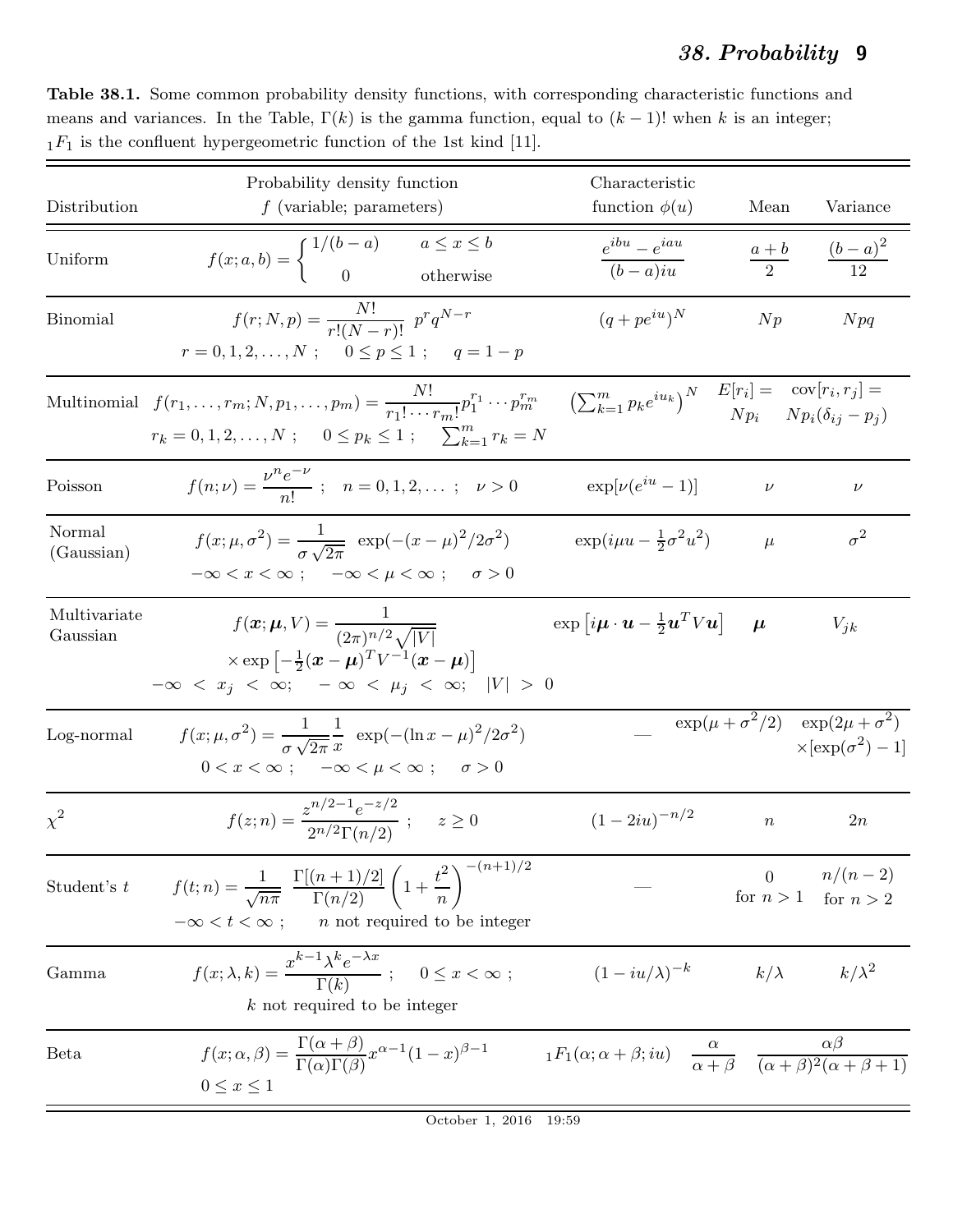#### 38.4.6. Student's t distribution :

Suppose that y and  $x_1, \ldots, x_n$  are independent and Gaussian distributed with mean 0 and variance 1. We then define

$$
z = \sum_{i=1}^{n} x_i^2
$$
 and  $t = \frac{y}{\sqrt{z/n}}$ . (38.28)

The variable z thus follows a  $\chi^2(n)$  distribution. Then t is distributed according to Student's t distribution with n degrees of freedom,  $f(t; n)$ , given in Table 38.1.

If defined through gamma functions as in Table 38.1, the parameter  $n$  is not required to be an integer. As  $n \to \infty$ , the distribution approaches a Gaussian, and for  $n = 1$  it is a Cauchy or Breit–Wigner distribution.

As an example, consider the *sample mean*  $\overline{x} = \sum x_i/n$  and the *sample variance*  $s^2 = \sum (x_i - \overline{x})^2/(n-1)$  for normally distributed  $x_i$  with unknown mean  $\mu$  and variance  $\sigma^2$ . The sample mean has a Gaussian distribution with a variance  $\sigma^2/n$ , so the variable  $(\bar{x} - \mu)/\sqrt{\sigma^2/n}$  is normal with mean 0 and variance 1. The quantity  $(n-1)s^2/\sigma^2$  is independent of this and follows  $\chi^2(n-1)$ . The ratio

$$
t = \frac{(\overline{x} - \mu)/\sqrt{\sigma^2/n}}{\sqrt{(n-1)s^2/\sigma^2(n-1)}} = \frac{\overline{x} - \mu}{\sqrt{s^2/n}}\tag{38.29}
$$

is distributed as  $f(t; n-1)$ . The unknown variance  $\sigma^2$  cancels, and t can be used to test the hypothesis that the true mean is some particular value  $\mu$ .

#### 38.4.7. Gamma distribution :

For a process that generates events as a function of  $x$  (e.g., space or time) according to a Poisson distribution, the distance in x from an arbitrary starting point (which may be some particular event) to the  $k^{th}$  event follows a gamma distribution,  $f(x; \lambda, k)$ . The Poisson parameter  $\mu$  is  $\lambda$  per unit x. The special case  $k = 1$  (*i.e.*,  $f(x; \lambda, 1) = \lambda e^{-\lambda x}$ ) is called the *exponential* distribution. A sum of k' exponential random variables  $x_i$  is distributed as  $f(\sum x_i; \lambda, k')$ .

The parameter k is not required to be an integer. For  $\lambda = 1/2$  and  $k = n/2$ , the gamma distribution reduces to the  $\chi^2(n)$  distribution.

#### 38.4.8. Beta distribution :

The beta distribution describes a continuous random variable x in the interval  $[0, 1]$ . By scaling and translation one can easily generalize it to have arbitrary endpoints. In Bayesian inference about the parameter  $p$  of a binomial process, if the prior p.d.f. is a beta distribution  $f(p; \alpha, \beta)$  then the observation of r successes out of N trials gives a posterior beta distribution  $f(p; r + \alpha, N - r + \beta)$  (Bayesian methods are discussed further in Sec. 39). The uniform distribution is a beta distribution with  $\alpha = \beta = 1$ .